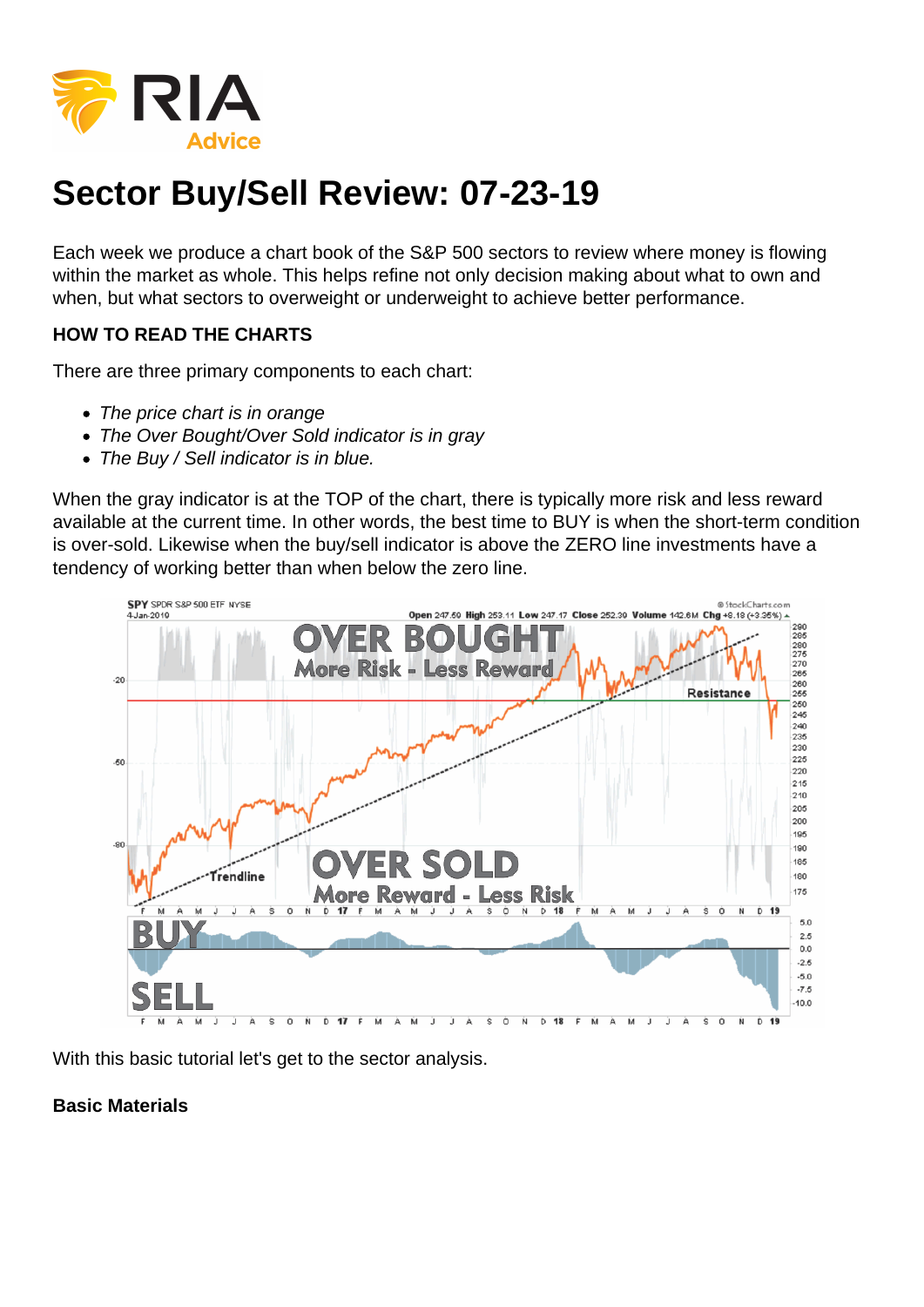- XLB is back to extreme overbought and failed at resistance last week but is holding support at the May highs. That support needs to hold.
- With the trade deal put on hold, temporarily, XLB got a lift but it is likely that "trade" will begin to weigh on the sector as we get further into earnings season.
- We are remaining underweight the sector for now.
- Short-Term Positioning: Neutral
	- Last Week: Hold current positions with a tighter stop-loss.
	- This Week: Hold current positions with tighter stop-loss
	- o Stop-loss moved up to \$57
- Long-Term Positioning: Bearish

**Communications**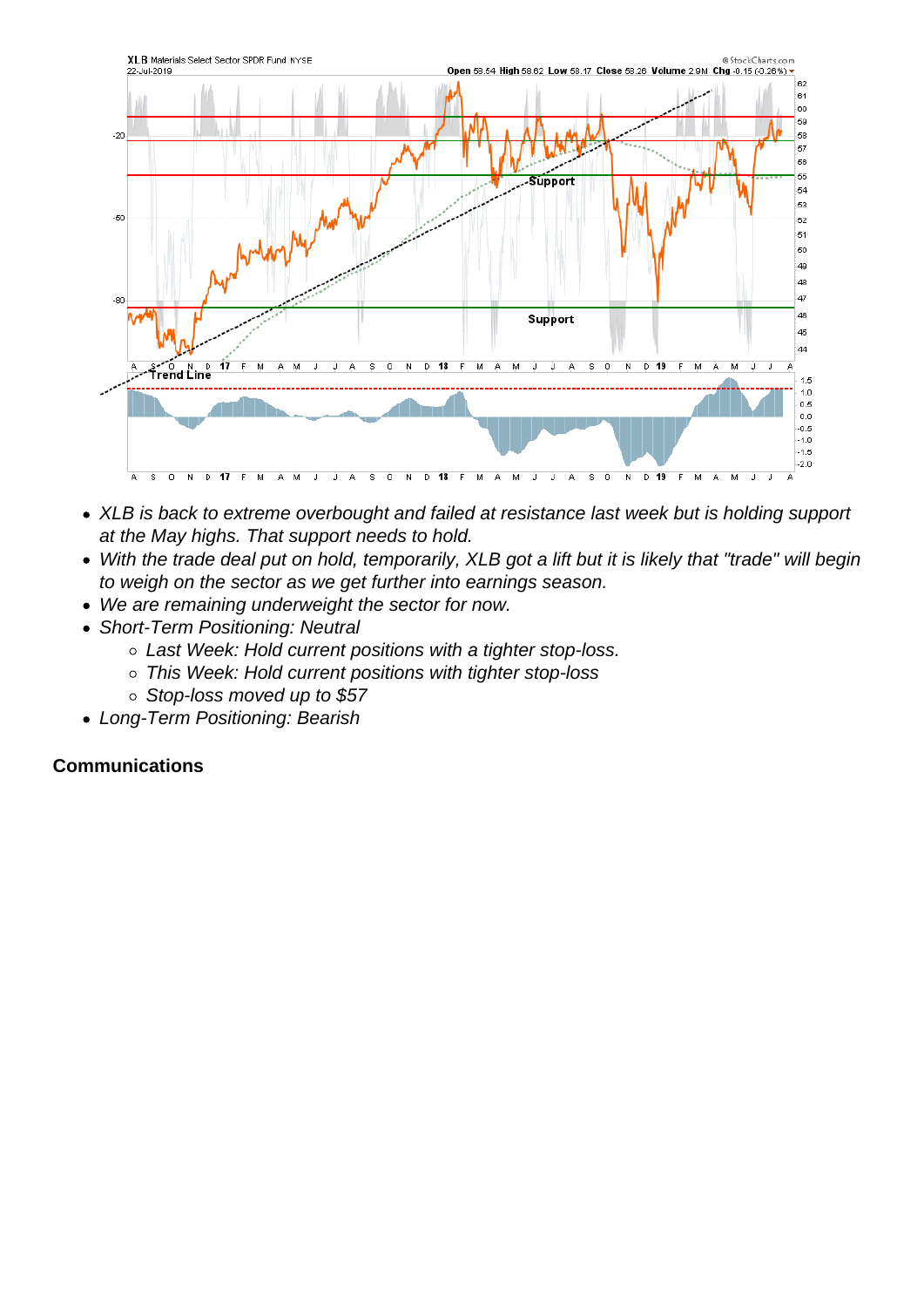- We noted last week that XLC had mustered a decent rally even though it wasn't inspiring relative to other sectors.
- We also stated last week:
	- o "While on a buy signal, XLC is back to extreme overbought. If you are still long positions, take profits and reduce exposure."
- That turned turned out to be good advice as XLC failed at a "triple top."
- Short-Term Positioning: Neutral
	- Last Week: Hold trading positions, but take profits.
	- o This Week: Hold trading positions.
	- o Hard Stop set at \$47.50
- Long-Term Positioning: Bearish

Energy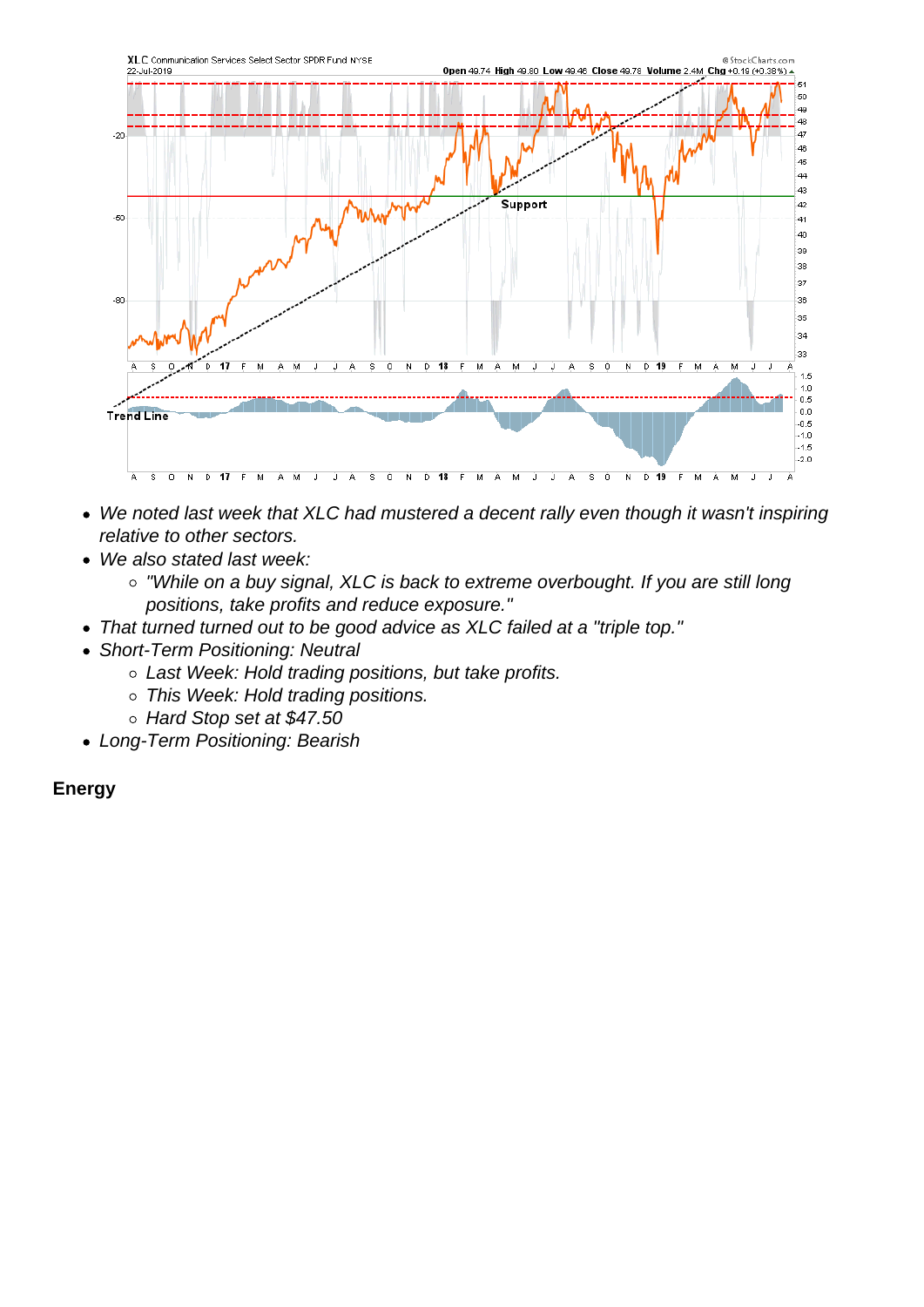- As noted last week, XLE is wrestling with the 200-dma. \$WTIC has broken down as well putting more pressure on XLE as well.
- XLE remains overbought and is subject to further weakness in oil prices and earnings from the sector.
- A convincing break above the 200-dma would clear the way for a move higher, but wait for the break first.
- The sell signal is being reversed to a "buy" which is a good sign.
- Short-Term Positioning: Neutral
	- Last week: Hold current position
	- This week: Hold current position
	- Stop-loss adjusted to \$62
- Long-Term Positioning: Bearish

Financials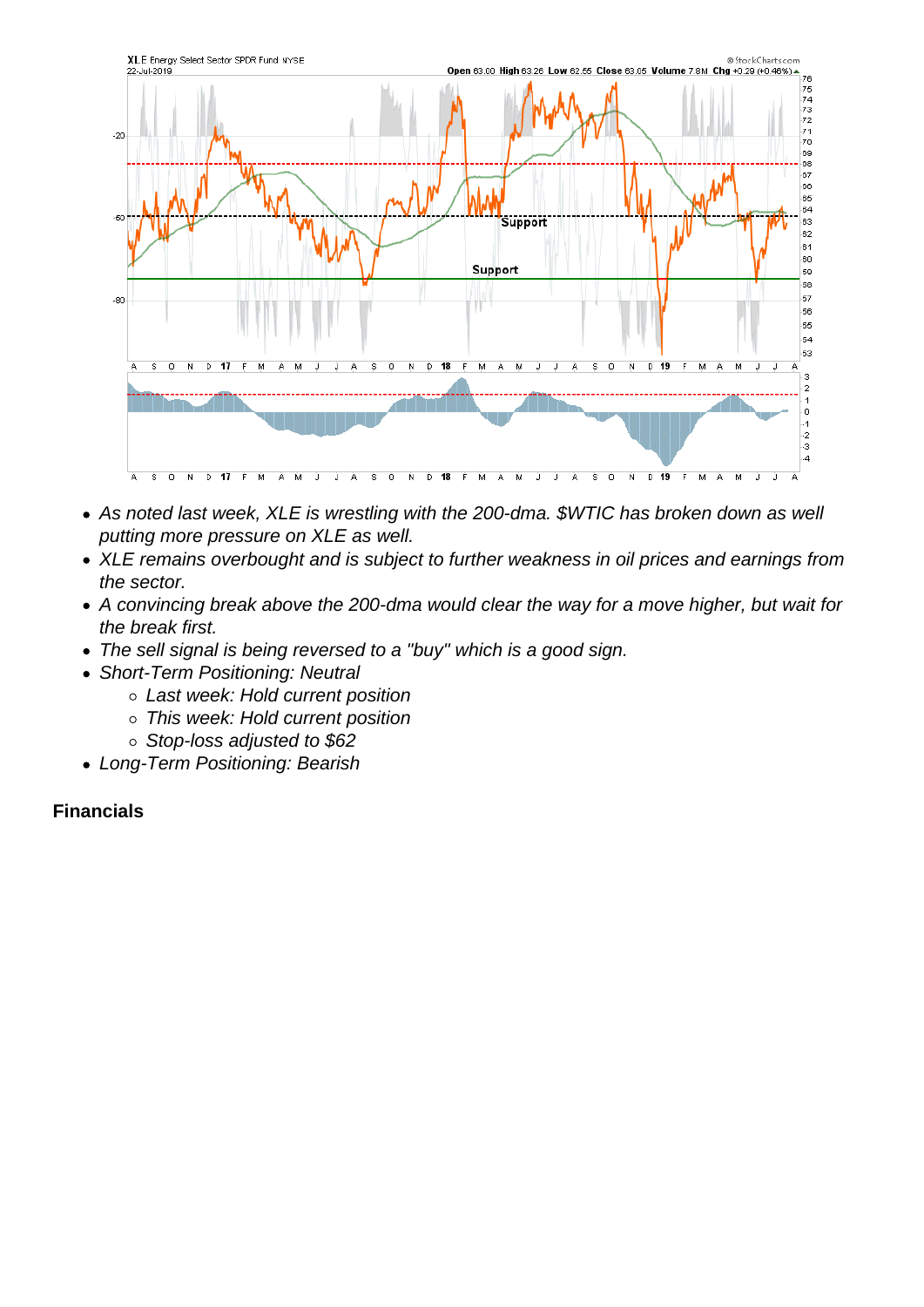- XLF has rallied but failed to clear resistance last week. Support at the downtrend line needs to hold if XLF is going to continue to rally.
- If the Fed cuts rates, this could likely impair financials short-term.
- XLF remains on a "buy" signal currently but is back to extreme overbought.
- Short-Term Positioning: Neutral
	- Last week: Hold 1/2 position
	- This week: Hold 1/2 position
	- Stop-loss moved up to \$25.00
- Long-Term Positioning: Bearish

Industrials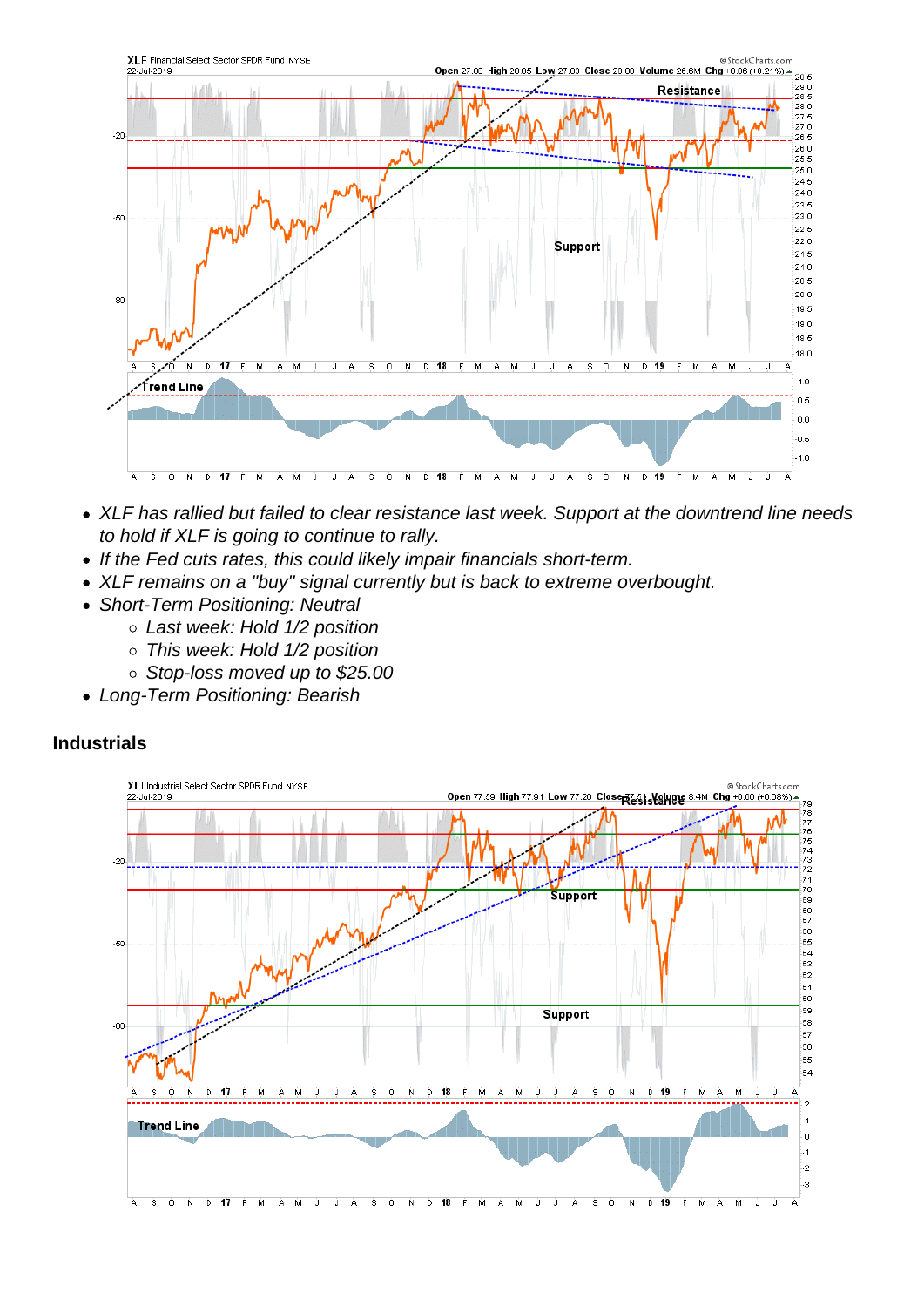- XLI has rallied and may be failing at a "quadruple top."
- XLI is extremely overbought, but a break above \$79 will set up a move higher.
- As stated previously, with the "trade war" on hold for now, there is upside to the "triple top." We have reached our target so take profits and rebalance risk.
- Short-Term Positioning: Neutral
	- Last week: Hold 1/2 position
	- This week: Hold 1/2 position.
	- $\circ$  Stop-loss moved up to \$76 to protect gains.
- Long-Term Positioning: Neutral

**Technology** 

- XLK is back to an extreme overbought condition as money is chasing a few mega-cap Tech companies. This rally is not a healthy one as money is hiding in a few highly liquid places.
- XLK has been driven by the largest cap-weighted companies so it may be prudent to remain cautious for now.
- The buy signal remains intact, which is bullish, but is back to extreme overbought. Risk vs reward is not optimal currently.
- Short-Term Positioning: Bullish
	- Last week: Hold 1/2 position
	- This week: Hold 1/2 position
	- $\circ$  Stop-loss moved up to \$75 to protect gains.
- Long-Term Positioning: Neutral

**Staples**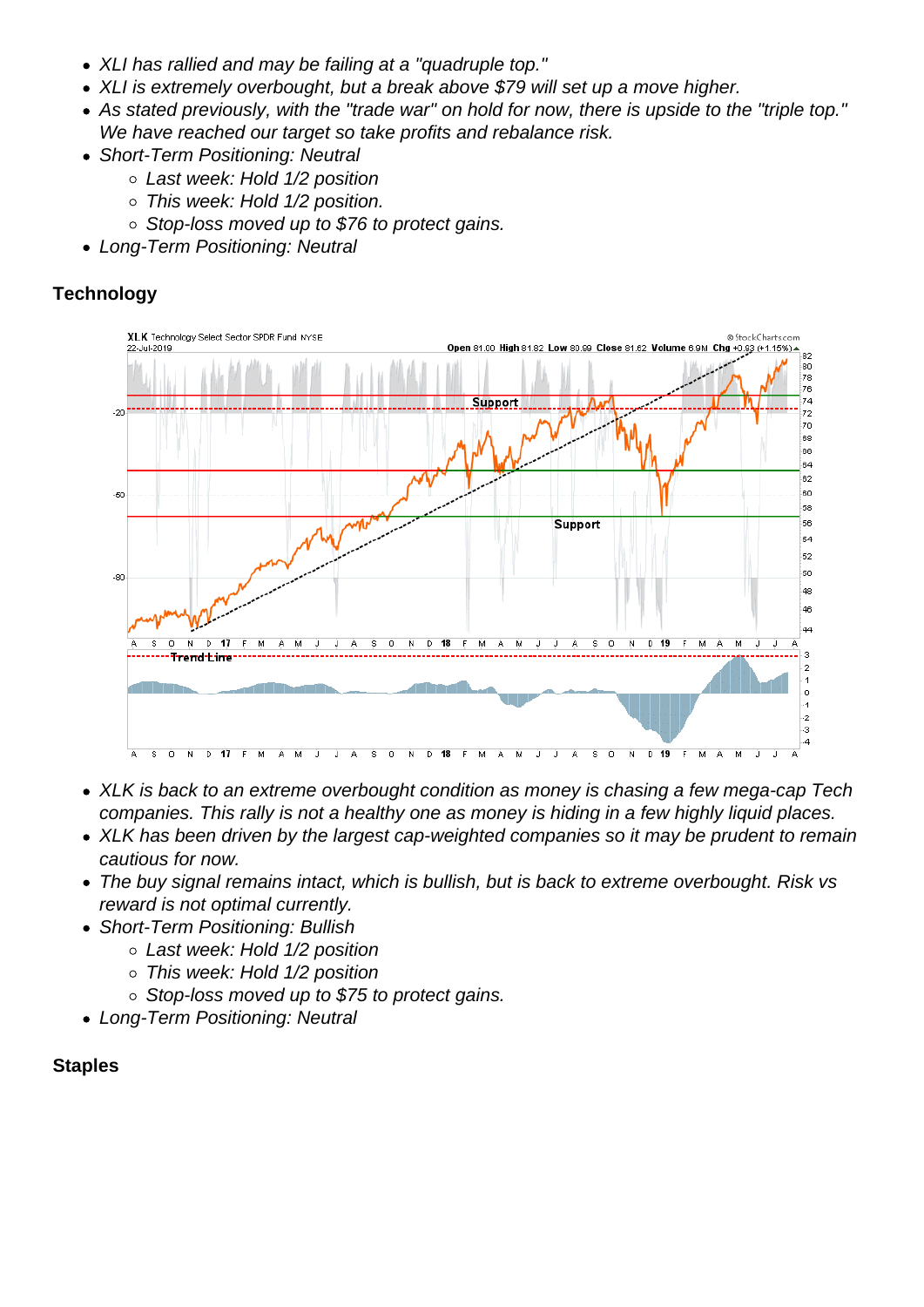- XLP is grossly extended. and the buy signal is very elevated. We are taking profits out of our position and rebalancing risk accordingly.
- The "buy" signal (lower panel) is still in place and is back to very extended. We continue to recommend taking some profits if you have not done so.
- Short-Term Positioning: Bullish
	- Last week: Hold positions, take profits if needed.
	- This week: Hold positions, take profits if needed.
	- Profit stop-loss moved up to \$58
- Long-Term Positioning: Bullish

Real?Estate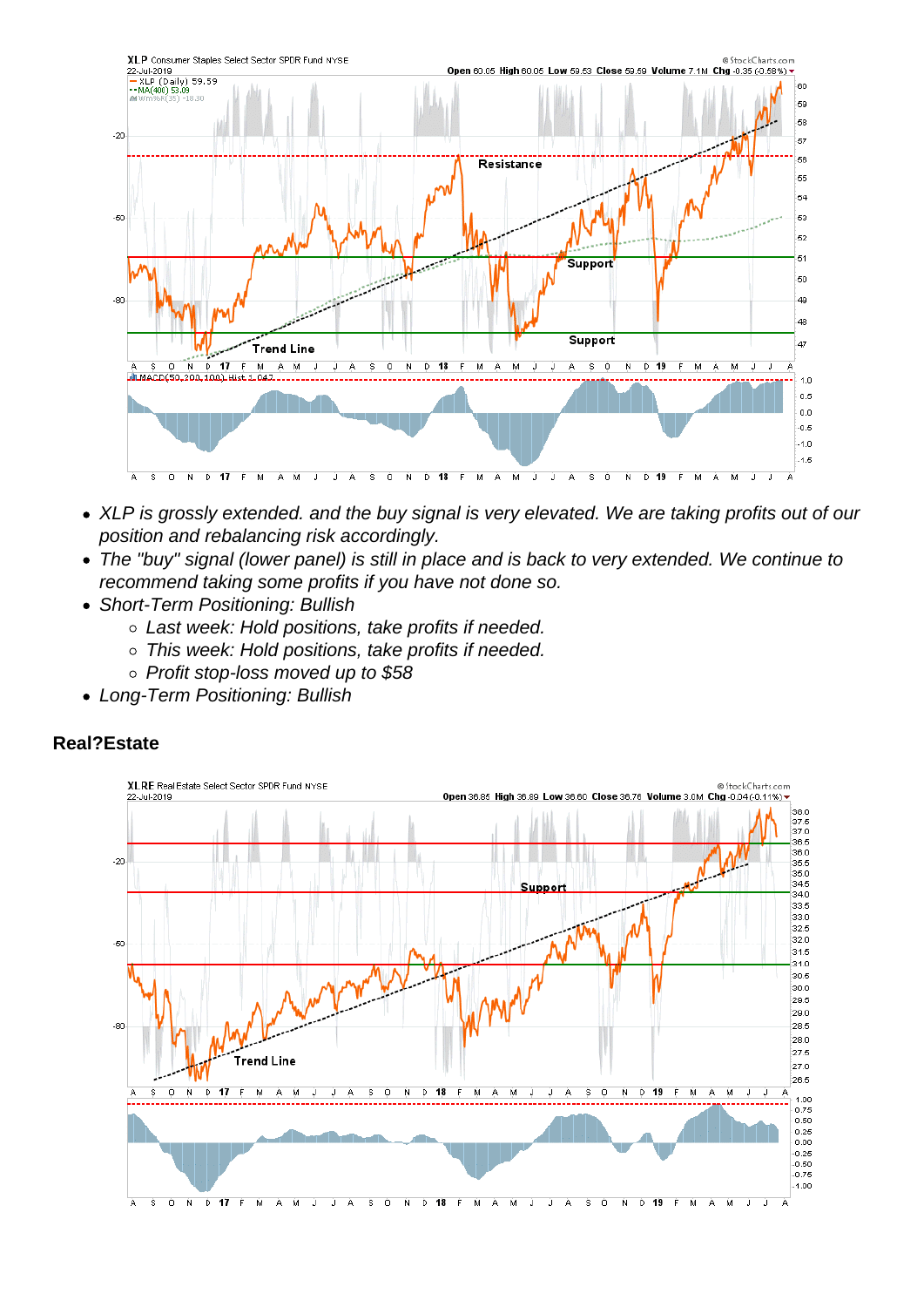- XLRE also broke out to "new highs," retested support, tested old highs, and is pulling back to support once again. The volatility is working off the overbought condition which is good and will allow us an opportunity to increase our weighting.
- We previously recommended taking profits and rebalancing risk as the overbought condition needed to be corrected.
- Buy signal is being reduced along with the "buy signal" but more work needs to be done.
- Short-Term Positioning: Bullish
	- Last week: Hold position.
	- This week: Hold position.
	- Stop-loss adjusted to \$36.00 for profits.
	- Long-Term Positioning: Bullish

## **Utilities**

- XLU, is back to extremely overbought and we are taking profits in our positions.
- Long-term trend line remains intact and the recent test of that trend line with a break to new highs confirms the continuation of the bullish trend.
- Buy signal worked off some of the excess. (bottom panel) but is still elevated.
- Short-Term Positioning: Bullish
	- Last week: Hold overweight position
	- This week: Take profits and rebalance holdings.
	- $\circ$  Stop-loss moved up to \$57.50.
- Long-Term Positioning:?Bullish

Health?Care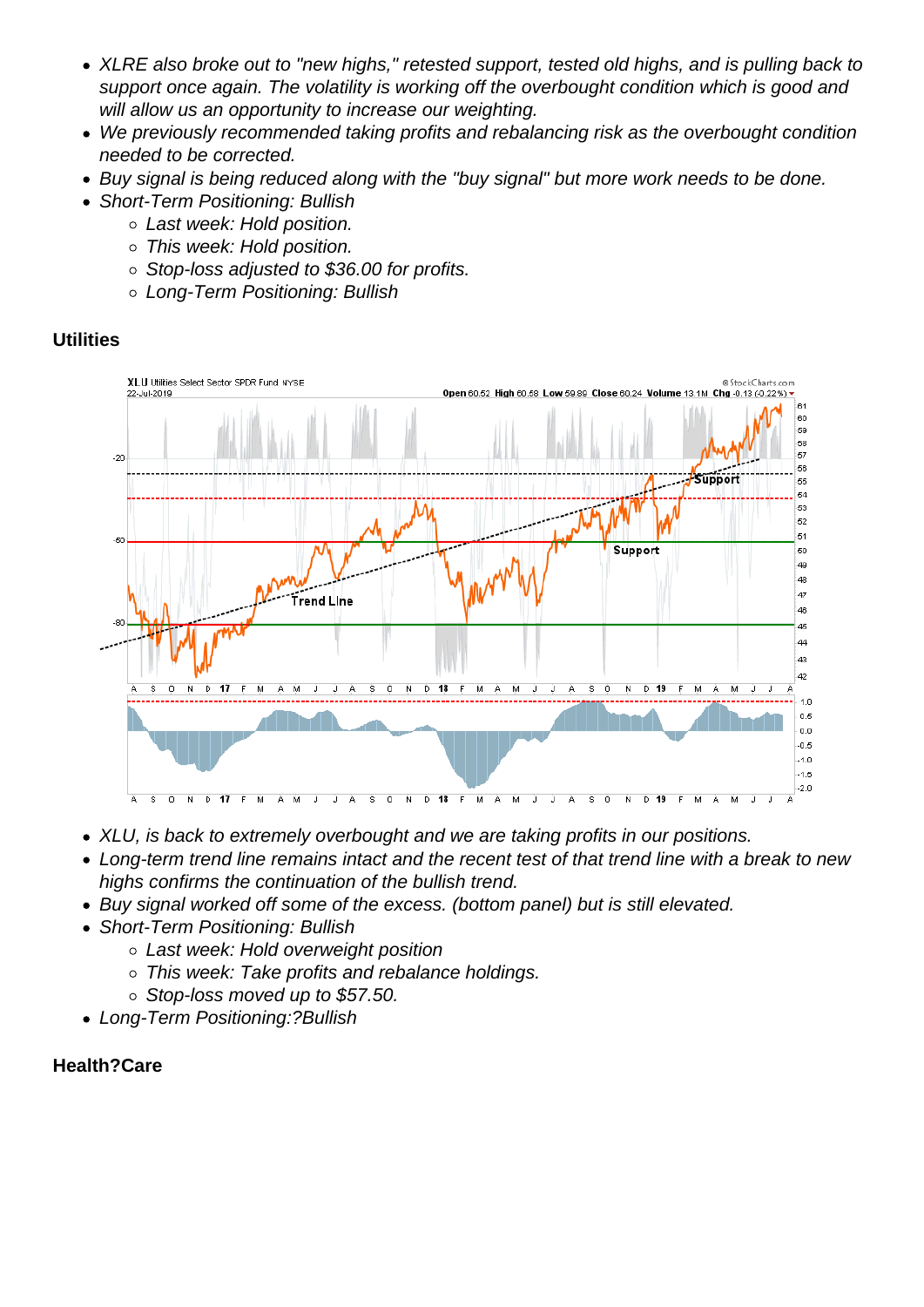- Sell-signal (bottom panel), as anticipated, has reversed to a buy signal.
- XLV performance improved markedly but after a big run, the current correction was expected. The big issue at the moment is the failure at a "triple top" and the trendline from the 2016 lows.
- XLV is back to overbought so \$90 is important support.
- Short-Term Positioning: Neutral
	- Last week: Hold current position (overweight)
	- This week: Hold current position (overweight)
	- o Stop-loss moved up to \$90 to protect profits.
- Long-Term Positioning:?Neutral

**Discretionary**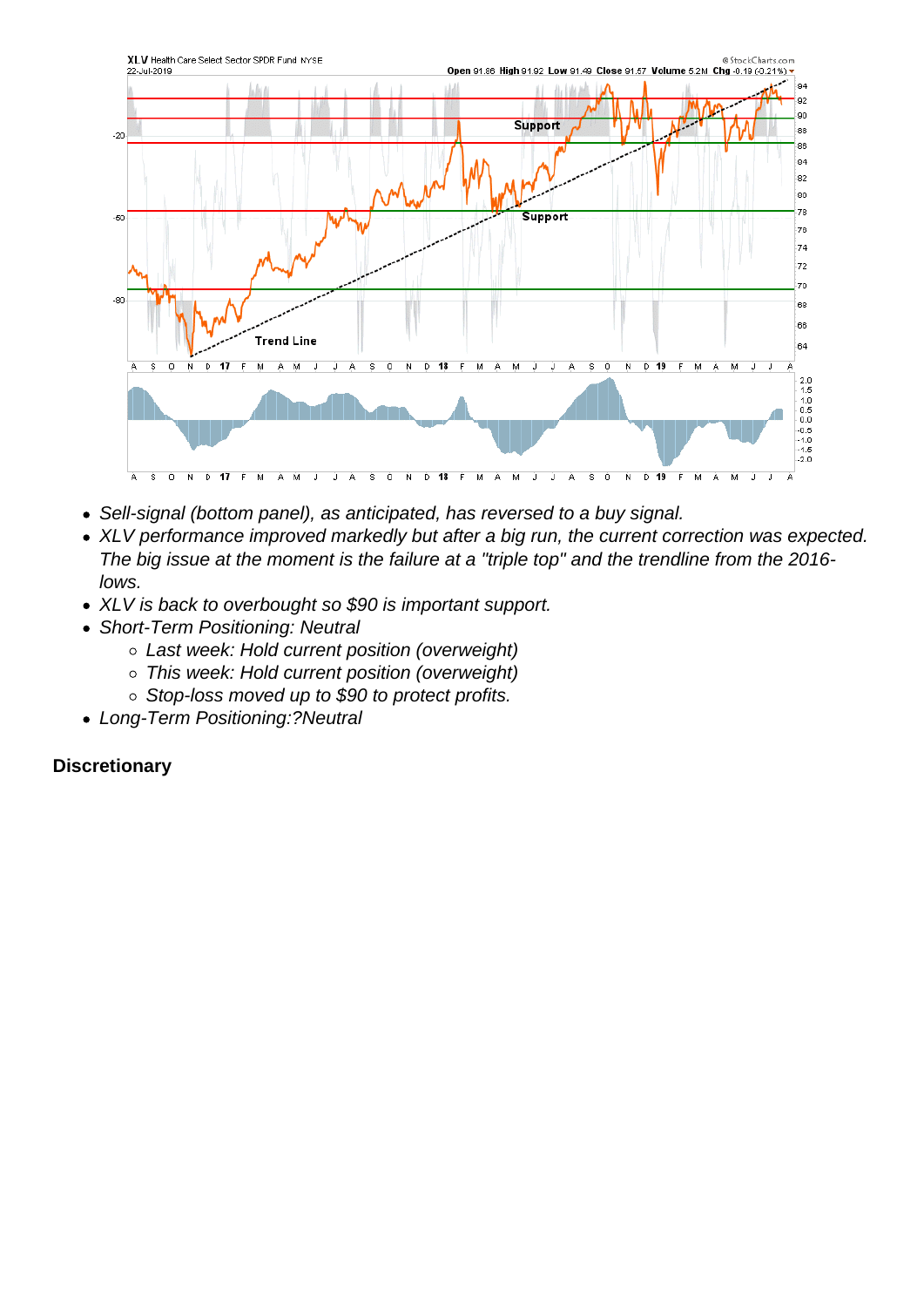- XLY has pushed up to the bottom of the long-term bullish trend-line.
- The "buy" signal is now becoming extended with the sector extremely overbought.
- Take profits on this rally and wait to see what happens next.
- Short-Term Positioning: Neutral
	- Last week: Hold 1/2 position.
	- This week: Hold 1/2 position
	- Stop-loss adjusted to \$107.50 after sell of 1/2 position.
- Long-Term Positioning:?Neutral

**Transportation**